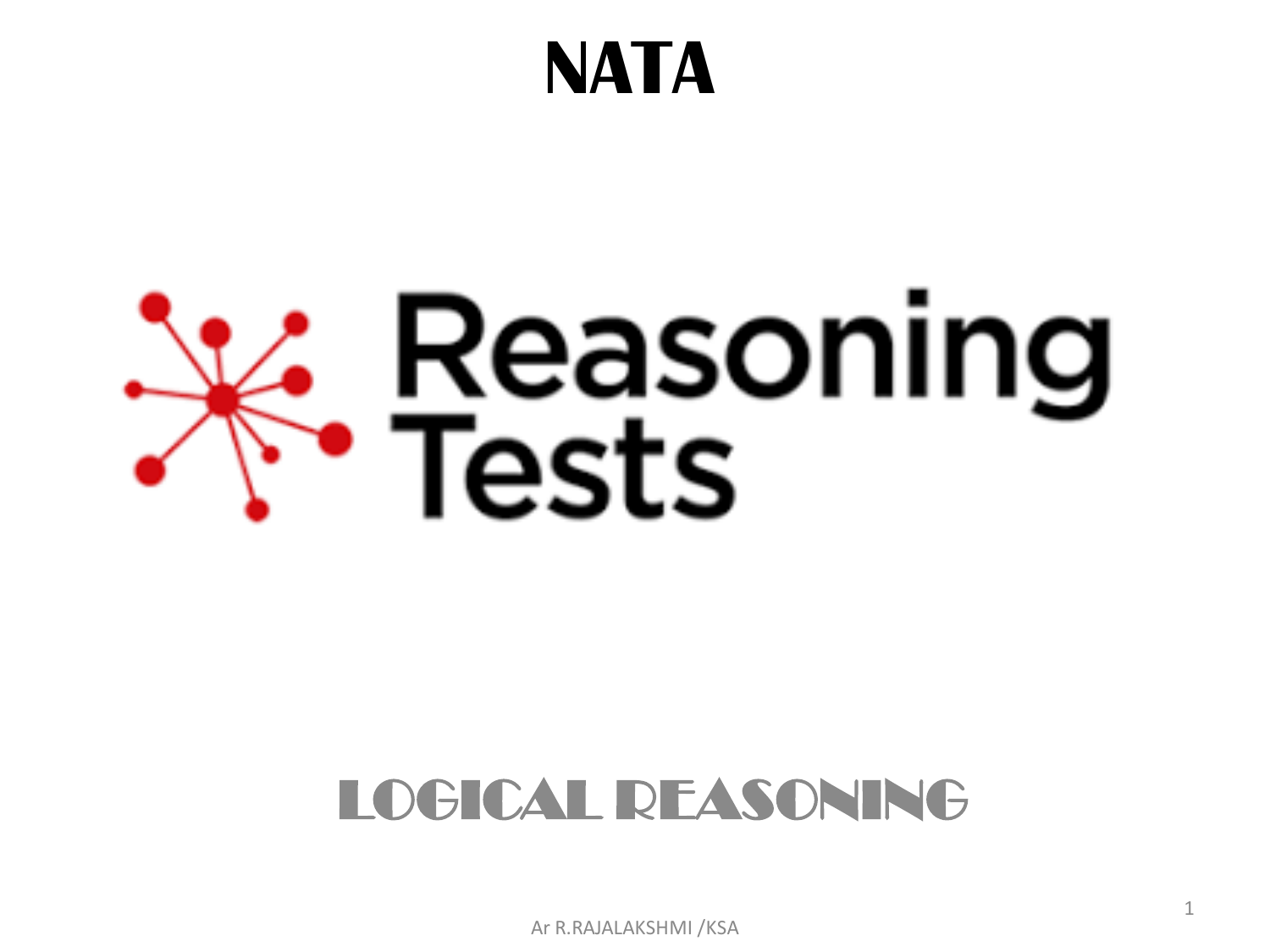The logical reasoning section is an important part of competitive exams. It contains different types of reasoning questions which are intended to judge analytical and logical reasoning skills of the candidate.

The logical reasoning questions can be verbal or non-verbal: *In verbal logical reasoning questions*, the concepts and problems are expressed in words. The candidates are required to read and understand the given text or paragraph and according choose the right answer from the given options.

Logical reasoning tests (also known as critical reasoning tests) are designed to assess a candidate's ability at skills such as how to interpret patterns, number sequences or the relationships between shapes.

*In non-verbal logical reasoning* questions, the concepts and problems are expressed in the form of figures, images or diagrams and the candidates are required to understand them before choosing the right answer out of the given options.

#### Logical Reasoning: **Verbal Reasoning**

Logical reasoning (verbal reasoning) refers to the ability of a candidate to understand and logically work through concepts and problems expressed in words. It checks the ability to extract and work with the meaning, information, and implications from the bulk of the text. The logics are expressed verbally, and you have to understand the logic before solving the questions.

#### Logical Reasoning: **Nov-Verbal Reasoning**

Logical reasoning (non-verbal reasoning) refers to the ability of a candidate to understand and logically work through concepts and problems expressed in the form of images, diagrams, etc. It checks the ability to extract and work with the meaning, information, and implications from the given images or diagrams. Here, the logics are expressed non-verbally, and you have to understand the logic before solving them.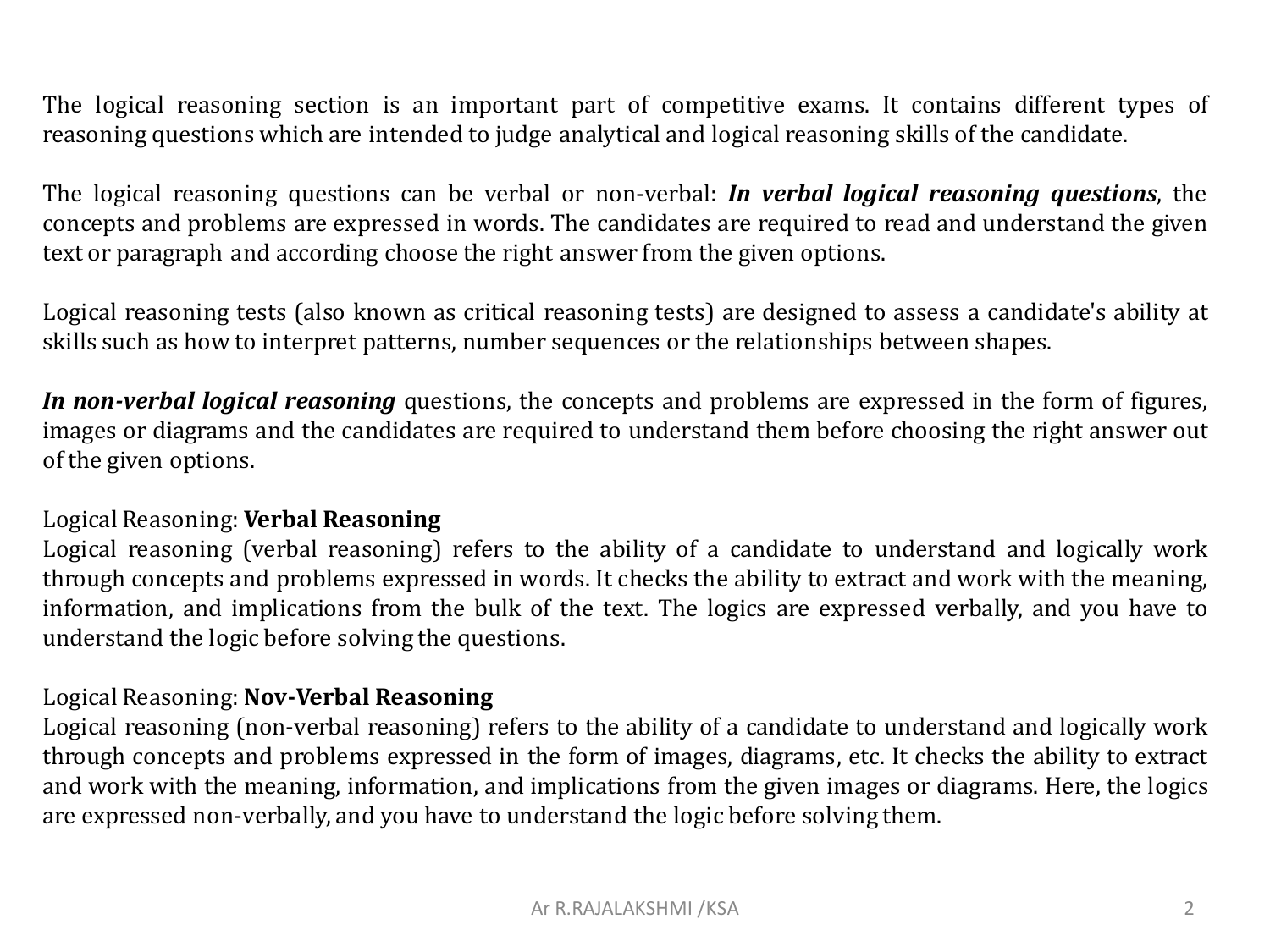There are several types of non-verbal aptitude test questions, the most common questions are divided into following categories:

> Abstract Reasoning  $\checkmark$ Inductive Reasoning Diagrammatic Reasoning Non-verbal Analogy

## Spatial Ability **Type of questions pattern:**

## **Analogy:**

In this type, two things are compared and conclusions are drawn based on their similarities. A question consists of words related to each other based on some logic will be given.

#### **Classification:**

In this type , items of a given group on the basis of a certain common quality they possess and then spot the odd one out.

#### **Series:**

Number series refers to a sequence of numbers following some pattern. Need to find the missing or wrong number provide in series and identifying the pattern involved in the formation of the series.

#### **Figure counting & Image formation:**

In the image and figure counting reasoning section, figure counting refers to the process of formation of a defined geometrical figure with the use of pieces of different designs. Images are of various types such as mirror image, water image etc.

#### **Cube &Dice:**

Cube is a three dimensional figure which can only be made out of square. Square when given a height equal to one of the sides becomes a cube. In a Dice, length, breadth and height all are equal to each other. Several types of problems based on cube and dice reasoning sections.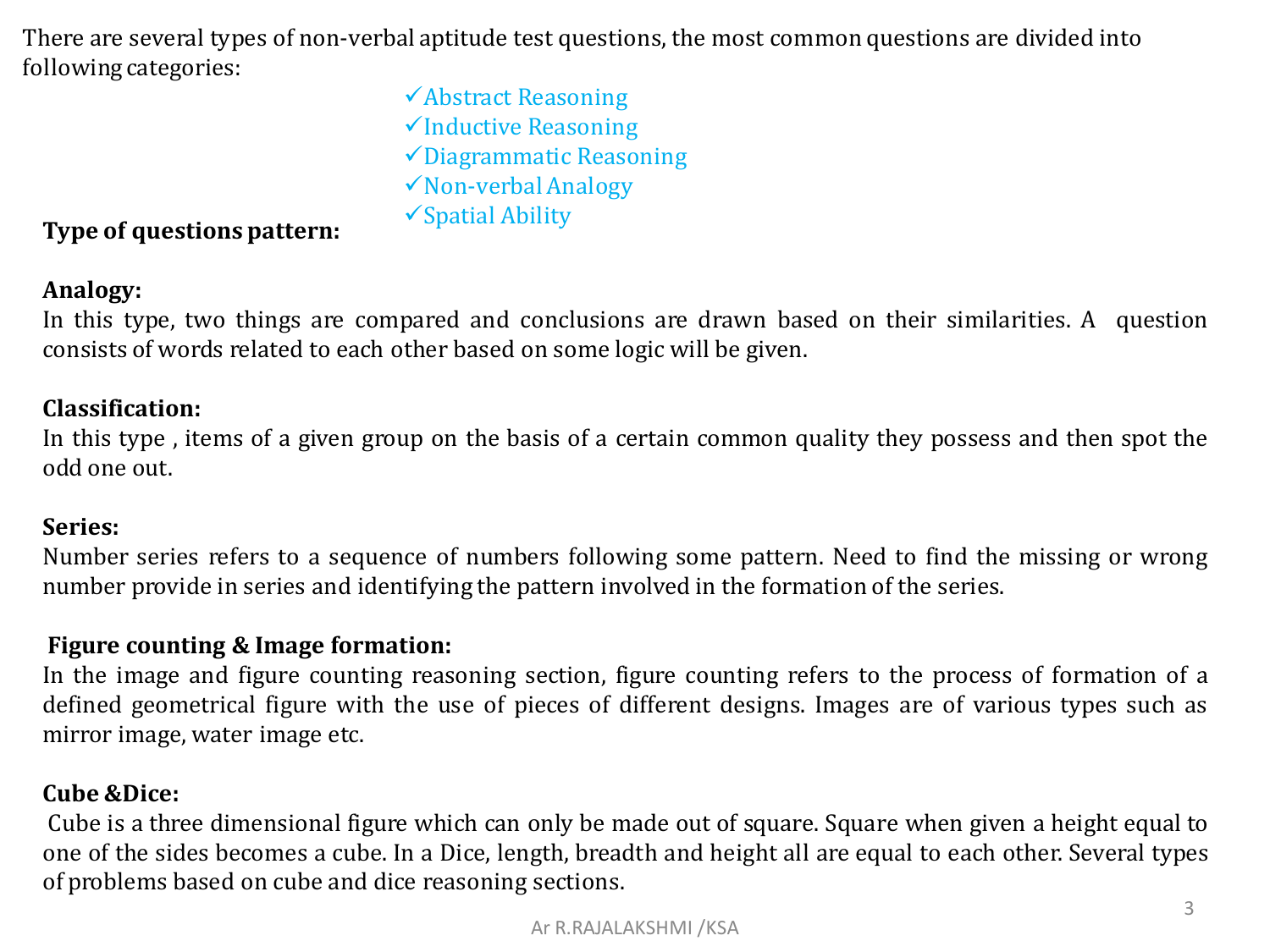## **Questions pattern example :**

- •Working out what a shape would look like when folded
- •Identifying the mirror image of a shape
- •Figuring out the next shape in a sequence
- •Finding identical shapes in a group of shapes
- •Identifying what shapes look like when rotated

 $\triangleright$  Example diagrammatic question Which is the next logical image in the sequence?

Example inductive question Which of the suggested shapes shares a feature with the given shapes?

 $\triangleright$  Example abstract question Which of the boxes comes next in the sequence?

 $\triangleright$  Example spatial question Which of the given shapes is the unfolded net of the 3D shape?

## **Non-Verbal Reasoning Tests Tips**

- •Read the question with at most care
- •Examine a method (rule/pattern)
- •Draw out the possibilities
- •Manage the time efficiently
- •Fix some strategies.



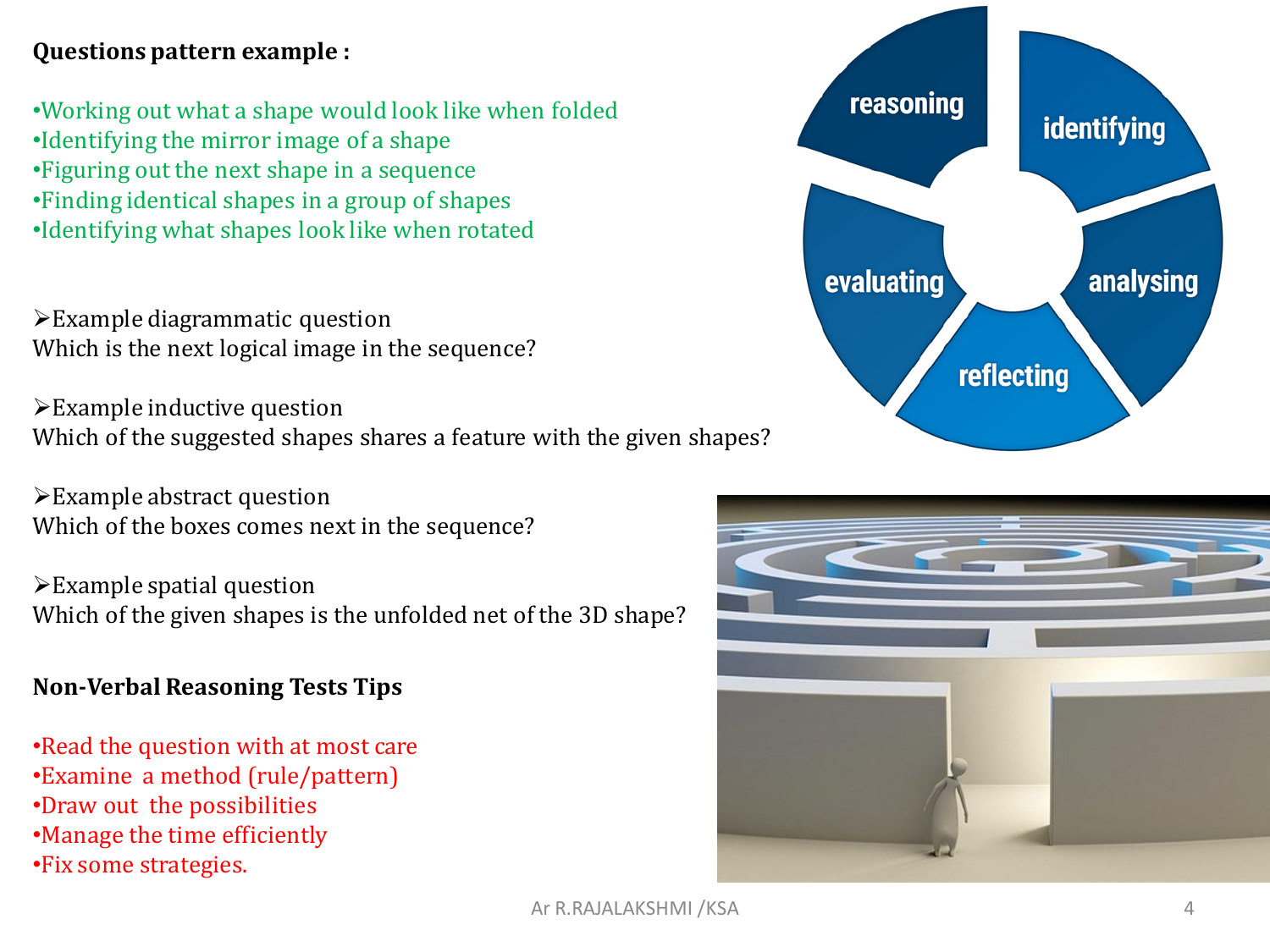#### 1) Image Series

Which answer figure will continue the same series as established by the problem figures?

#### **Problem figures; Answer figures; Answer figures;**





2) Classification

Which of the following figures is different from others? **Problem figures; Answer figures; Answer figures;** 



a) Figure A b) Figure B c) Figure C d) Figure D e) Figure E

3) Things That Move Around Which box completes the set? **Problem figures; Answer figures; Answer figures;**